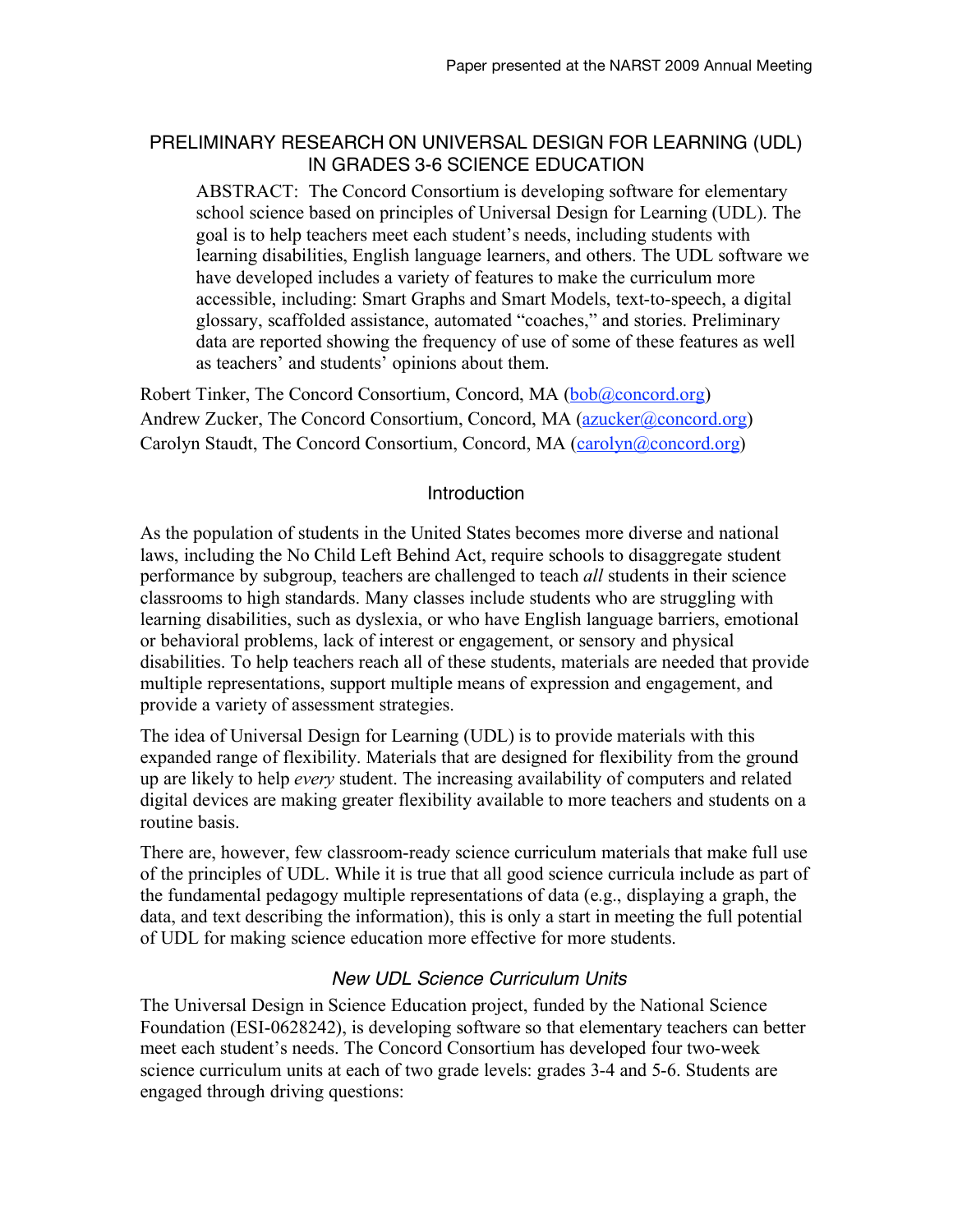- Why are there clouds?
- What do plants eat?
- What if there was no friction?
- What is electricity?

Probes are used for lab investigations and computer-based models are used for experimentation in virtual environments. Variable scaffolding for students is provided for both kinds of inquiry. The software can express information and mathematical relationships using text and vocalization as well as various representational formats.

This project is following the lead set by the Center for Applied Special Technology  $(CAST)$  with its work in the language arts area.<sup>1</sup> CAST developed and studied two reading tools that are now commercially available: Wiggleworks<sup>2</sup> and Thinking Reader<sup>3</sup>.



Figure 1: Students use a force sensor to measure the friction of different shoes in the UDL unit about friction.

With UDL software (when fully developed), teachers and students can select ways to approach a topic; choose how that topic will be presented (for instance, in English or Spanish, in a larger or smaller font size, with different background colors, or to be read aloud); and decide how best to demonstrate what the student has learned.

Figure 1 illustrates an activity from a unit in which students measure friction as different shoes are dragged across a surface. Units are designed to take two or more weeks and include many activities.

#### *UDL Features of the New Software*

As part of the project, our staff has developed a variety of features that make the curriculum accessible to larger numbers of students.

#### *Smart graphs and models*

The innovations developed for this project include "Smart Graphs" and "Smart Models" that each provides meta-analysis (Hazzard, 2009). That is, a graph is able to describe itself in words while highlighting a feature being described, for instance, the maximum, minimum, slope, time between two measurements, or difference of two measurements.

 $\frac{1}{1}$ 

 $\frac{1}{2}$  See www.cast.org.<br> $\frac{2 \text{ http://teacher.scholastic.com/products/wiggleworks/index.htm}}{2}$ 

<sup>3</sup> http://www.tomsnyder.com/products/product.asp?sku=THITHI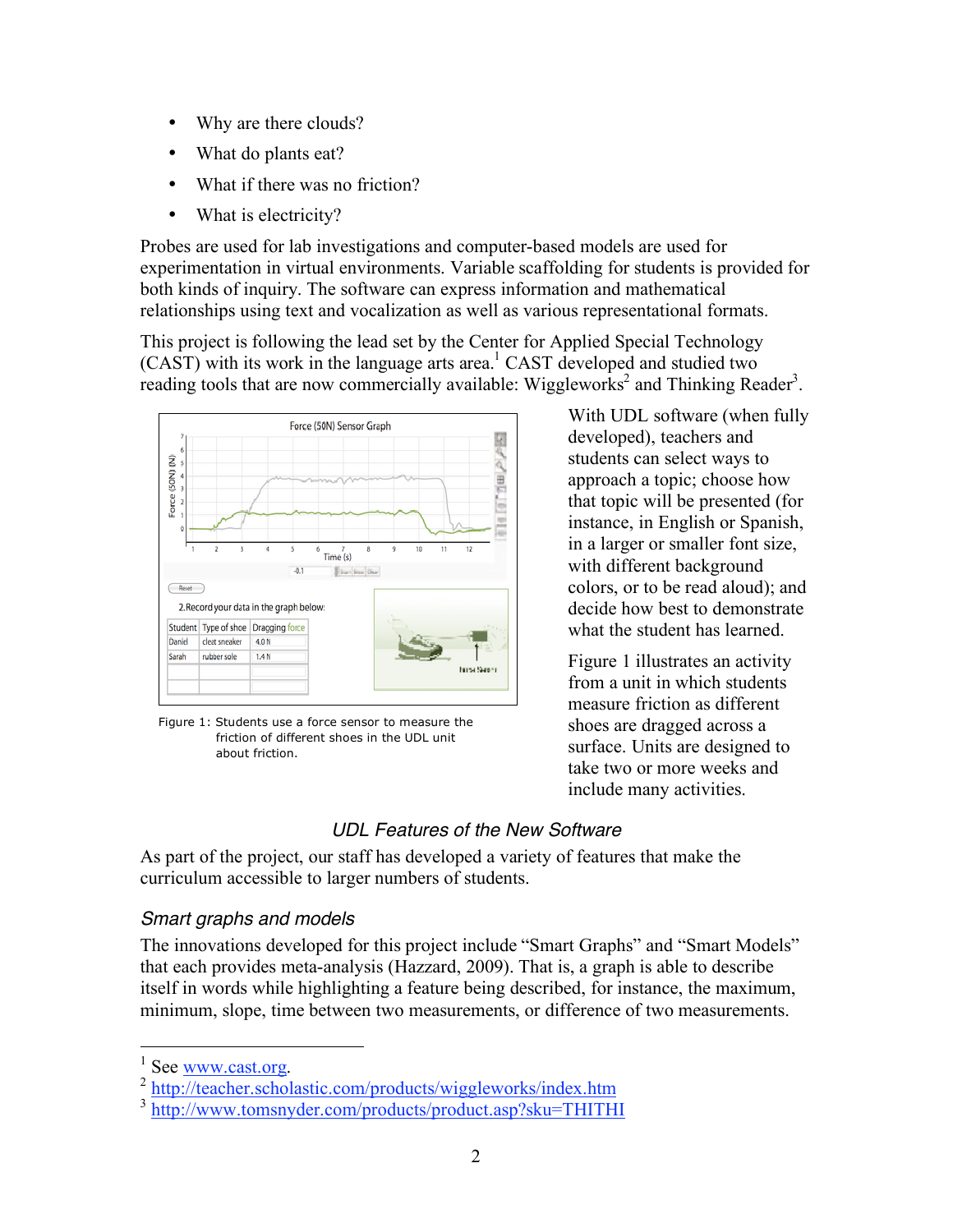Students can click on the part of a graph representing a certain event (e.g., the runner stopped for a while to rest) and the Smart Graph can provide supports and scaffolds to help students understand the graph. A molecular dynamics model can communicate important features of the display, including number and kind of atoms and molecules, average potential and kinetic energy, or the states of matter—liquid, solid, and gas—that are present.

## *Text-to-speech and a glossary*

The specialized vocabulary used in science is a barrier for many students, especially those who are learning the English language or who have learning disabilities. As a result, we included features to make text more accessible to students. When students highlight text on the screen (by dragging a mouse over the text), the software reads the text aloud. In addition, words shown on the screen in blue are part of a glossary included in the software. When students click on one of these words they are first prompted to provide a definition of their own; then, the software displays the definition supplied by the authors. Students can also click on a glossary icon that results in a display of the entire set of glossary words for that unit.

## *Scaffolded assistance*

With a science curriculum, the ultimate goal is student learning (in both content and the inquiry process itself), and learning must be measured. Students need multiple ways to demonstrate what they have learned. Using the UDL software, some learners may draw their responses, while others write. In addition, scaffolds are available that support students as they work on questions—ranging from a quick reminder to use pertinent information from the unit to a model response.

### *Stories*

Each of the units begins with a fictional story. The stories are intended to engage students while introducing the driving question for the unit. Content-related science information is also included in the stories. The stories provide another cognitive channel for reaching students and may also serve to encourage teachers to integrate reading and science instruction, which is important in districts where reading dominates the time allocated for instruction of all kinds. For some stories, we are experimenting with making narrated versions available as well as print versions.

### *Coaches*

CAST has done significant work studying brain networks and has identified three primary networks and how they function in learning, which they have applied to reading comprehension (Rose & Meyer, 2000; Rose & Meyer, 2002). Science coaches animated on-screen robots that address the student with prompts, hints, and models—are aligned with the affective, strategic, and recognition networks and help students using the UDL units by sparking ideas and questions around the science content. The affective coach seeks to engage and motivate students by linking scientific knowledge and exploration to their real-world experiences and goals. The strategic coach helps students focus on what they need to know and how they can go about finding that out. The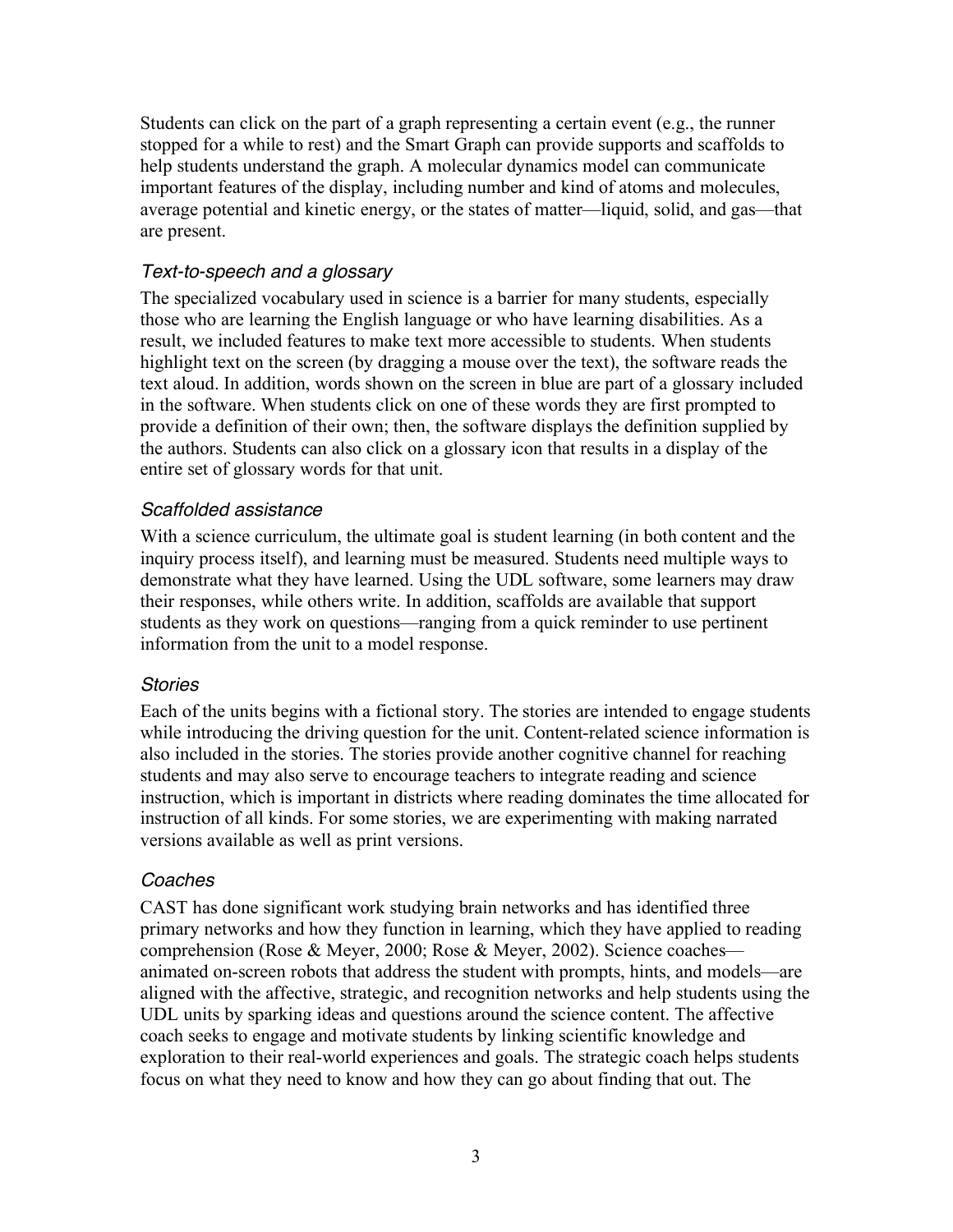recognition coach guides students in gathering facts through exploration, observation, and experimentation and helps them both to display and interpret their results.

## *Science and equity*

With Universal Design for Learning incorporated into the science curriculum, elementary students have access to instructional materials in a wide variety of forms to best meet their personal learning needs. Digital delivery makes the most of the computer's ability to personalize information while simultaneously taking advantage of the computational power of models, simulations, and real-time data analysis.

### *Prior research*

This UDL project builds on several long lines of research in science education. These strands include research about using probes, models, and other technologies in teaching (e.g., Bayrakter, 2001; Linn, 2003; Linn et al., 2006; Tinker & Krajcik, 2001; Zucker et al., 2008); about cognitive factors affecting students' comprehension (e.g., Baddeley, 1986; Paivio, 1986); and about features of Universal Design for Learning (e.g., Freed, Rothberg, & Wlodkowski, 2003; Rose & Meyer, 2002).

One perspective on the convergence of evidence about the importance of using digital technology to improve science education is summarized in a research synthesis for policymakers recently published by the American Educational Research Association (AERA) that recommends schools ought to be using "today's powerful technologies to support visualization of scientific phenomena" (AERA, 2007).

### Research Questions

The primary research question addressed in our work to date is: To what extent are the UDL features and approach developed as part of this project useful to students and teachers? More detailed questions include: Which features are used, how often, and by which students? What are teachers' and students' opinions about the UDL features?

A secondary set of research questions involves students' learning of science content, such as: How much have students learned in each unit? How does learning by students with special needs compare to learning by other students? Findings about these secondary research questions will be reported at a later date.

### Methodology

Developmental trials were conducted in two schools, one in the northeast and one in the central part of the country. Later, additional trials were conducted with 15 teachers in two large urban school districts during the spring of 2008 (one district with about 50,000 students and the other with about 73,000 students) and during 2008-2009. This paper is based on data collected from those 15 teachers and the hundreds of students taught by the teachers in the first semester of the 2008-2009 school year.

The 15 teachers used four different units during the semester. The unit used most often was Intermediate Clouds; 11 classes used that unit. These 11 classes were taught by five teachers and included 316 students in grades 5 and 6. According to the teachers, the classes spent an average of about 4 weeks working on this unit. The data below pertain to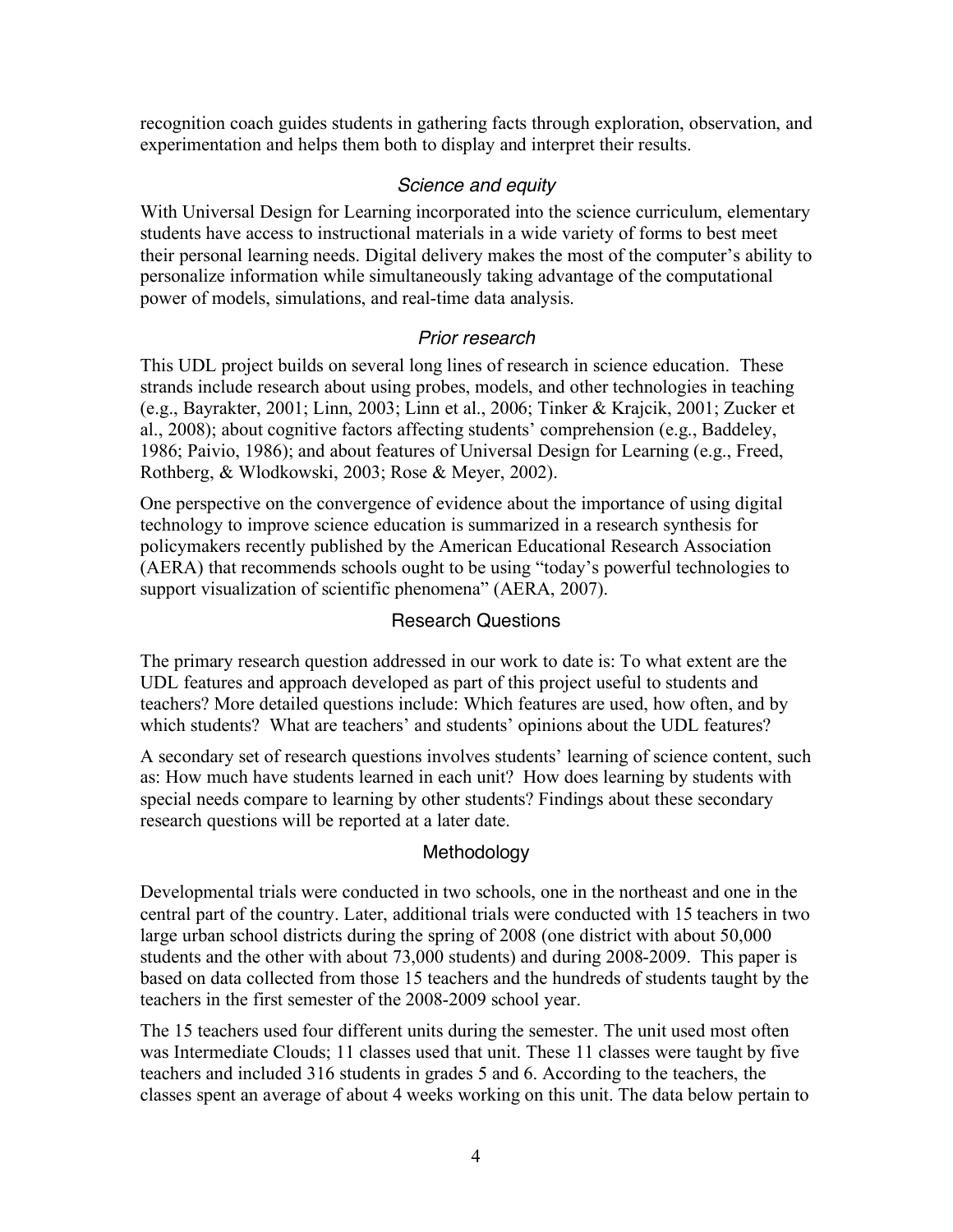these teachers and students. (Additional research is still taking place and further trials will be conducted during the 2009-2010 school year.)

The data collected to date include content-related pre- and post-tests that are part of each unit, background information provided by teachers about students' learning needs (e.g., whether English is their first language, whether they have an IEP), and log data from computer servers about uses of different features of the software. Students' responses to all questions embedded in the software units—including their drawings, graphs produced using probes, answers to constructed and multiple-choice items—are saved on a computer server. Additional data sources include surveys of teachers about features of the software and survey questions to students about their use of these science units. Teacher surveys were delivered using SurveyMonkey (www.surveymonkey.com/). Our UDL science software collects students' responses to survey questions (integrated into the units), along with their answers to science-related items.

Data are not being collected from a control group. One of the reasons is that the materials are expensive to produce and were not designed to have all the UDL features "turned off." As a result, it would be necessary to adapt or create a second set of comparable materials to be used in the control classes. Also, because students who are identified with special needs are in the minority, large numbers of classes would be needed for both experimental and control groups in order to compare statistically significant data from special needs students in each group.

# Findings about the Primary Research Question

We collected data about the *uses* of the UDL software features and about teachers' and students' *opinions* about these features. The data sets will be enlarged as we continue to collect data over the next 12 to 18 months.

# *Usage of the UDL Features*

The logging features of the software we developed allowed the project to collect information about students' use of a number of the UDL features, including text-to-speech and the glossary. These data are reported below.

# *The Glossary*

Nearly 70% of the students clicked on one or more glossary words. The median number of words for which students sought definitions was 3. The average, 25, was much higher, reflecting the fact that 46 students used the glossary 50 or more times while using the Intermediate Clouds unit.

Words for which the students most often viewed glossary definitions included: cloud, condensation, cycle, energy, evaporation, fog, gas, heat, liquid, matter, molecule, and water vapor.

# *Text-to-speech*

Every one of the 316 students used the text-to-speech feature at least once while they were engaged with the Intermediate Clouds unit. The median number of times students used text-to-speech was 12, and the average was more than 32.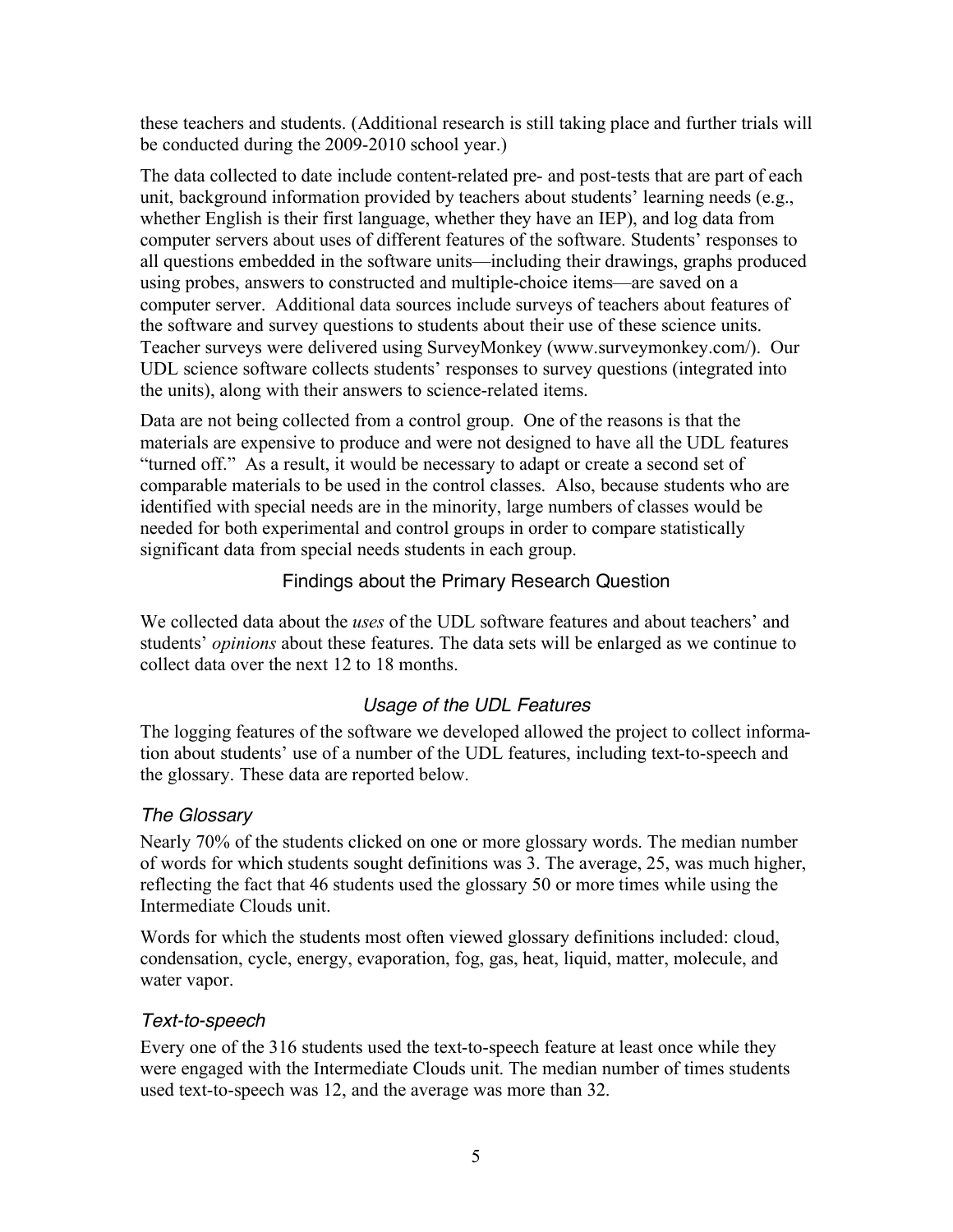#### *Opinions about the Value of the UDL Features*

#### *The Glossary*

As part of the post-test (which not all students completed), students were asked, "Was it helpful to have definitions of words (a glossary) in this unit?" The 218 responses were as follows:

| Very helpful     | 44.0%  |
|------------------|--------|
| Somewhat helpful | 48.2%  |
| Not helpful      | 7.8%   |
| Total            | 100.0% |

A majority of the teachers were also enthusiastic about the glossary. They responded as follows:

| Very useful            | З |
|------------------------|---|
| Useful                 | O |
| Not useful             | 2 |
| Distracting or harmful | O |
| Total                  | ҕ |

#### *Text-to-speech*

As part of the post-test, students were asked, "Was it helpful to be able to highlight text and have the computer read it out loud?" The 215 student responses were as follows:

| Very helpful     | 31.6%  |
|------------------|--------|
| Somewhat helpful | 42.3%  |
| Not helpful      | 26.0%  |
| Total            | 100.0% |

Teachers' opinions about the value of text-to-speech were more divided. The five teachers who used Intermediate Clouds were asked how useful they found a variety of software features. With respect to text-to-speech, the five answered as follows:

| Very useful            | 1 |
|------------------------|---|
| Useful                 | 1 |
| Not useful             | 1 |
| Distracting or harmful | 2 |
| Total                  | 5 |

#### *Other Features of the Software*

The teachers who used Intermediate Clouds were asked how useful each of a variety of software features were. They responded as follows: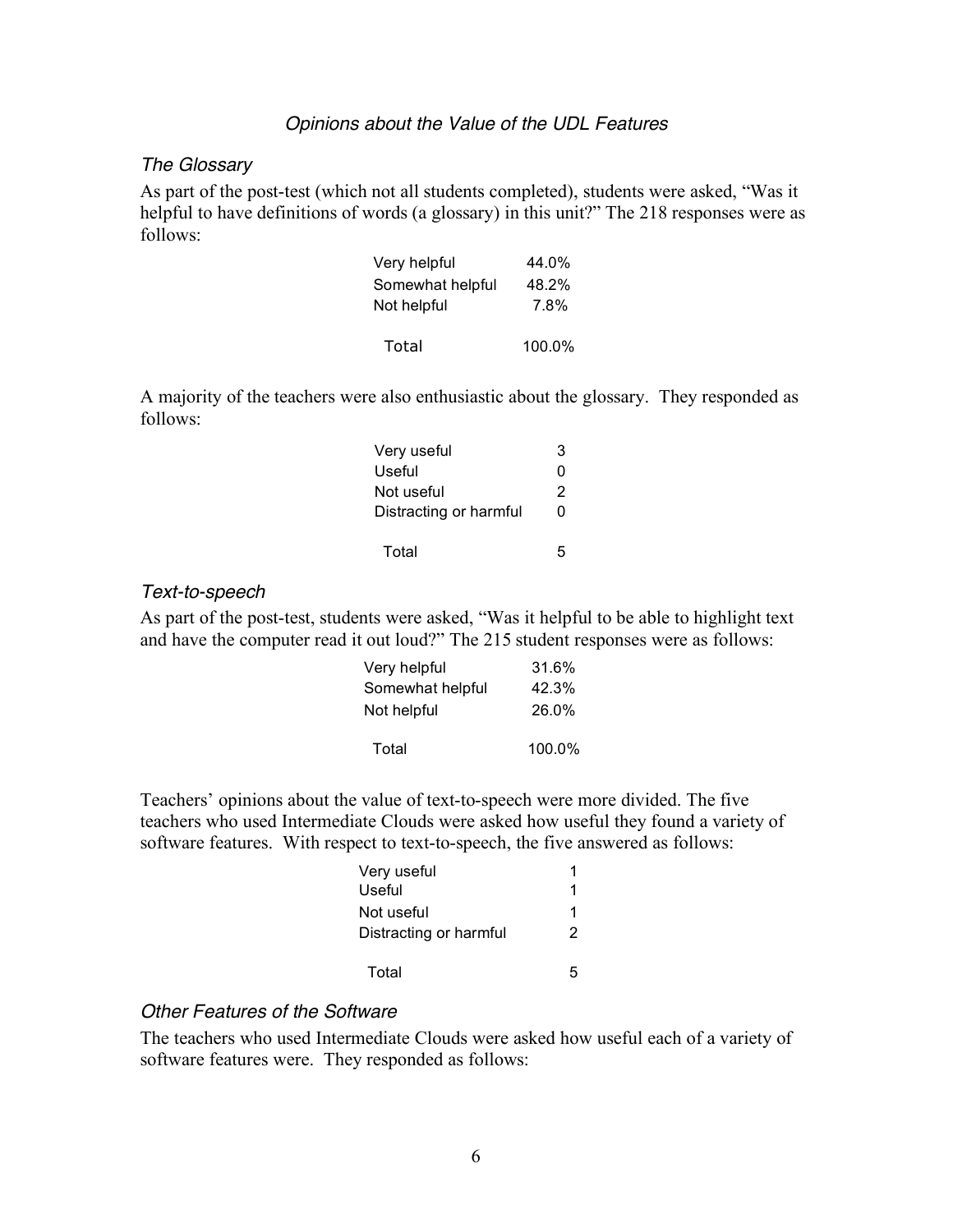**Especially considering the students in this class who often need extra help (e.g., reading or understanding written text; processing information; learning science), how useful are each of these features of the software in this unit?**

| how useful are each of these reatures of the software in this unit? |                              |                      |                             |                                         |                      |                   |                          |  |
|---------------------------------------------------------------------|------------------------------|----------------------|-----------------------------|-----------------------------------------|----------------------|-------------------|--------------------------|--|
| <b>Answer</b><br><b>Options</b>                                     | <b>Very</b><br>useful<br>(1) | <b>Useful</b><br>(2) | <b>Not</b><br>useful<br>(3) | <b>Distracting</b><br>or harmful<br>(4) | Don't<br>know<br>(5) | Rating<br>Average | <b>Response</b><br>Count |  |
| Glossary                                                            | 3                            | 0                    | $\overline{2}$              | 0                                       | 0                    | 1.80              | 5                        |  |
| Smart graphs                                                        | 1                            | $\overline{2}$       | 0                           |                                         | 0                    | 2.25              | $\overline{4}$           |  |
| Models                                                              | 1                            | 3                    | 0                           | $\mathbf{1}$                            | 0                    | 2.20              | 5                        |  |
| Narrated<br>stories                                                 | 1                            | $\mathbf{1}$         | $\overline{2}$              | $\mathbf{1}$                            | $\Omega$             | 2.60              | 5                        |  |
| Text-to-<br>speech                                                  | $\mathbf{1}$                 | $\mathbf{1}$         | $\mathbf{1}$                | $\overline{2}$                          | 0                    | 2.80              | 5                        |  |
| Leveled<br>questions                                                | $\overline{2}$               | $\overline{2}$       | 0                           | 0                                       | 1                    | 2.20              | 5                        |  |
| Coaches<br>(robots)                                                 | 0                            | $\overline{2}$       | $\overline{2}$              | $\mathbf 0$                             | $\mathbf{1}$         | 3.00              | 5                        |  |
| Drawing tools<br>(if any)                                           | 1                            | 3                    | 0                           | 1                                       | 0                    | 2.20              | 5                        |  |
| Translation<br>(Spanish)                                            | 0                            | $\mathbf{1}$         | $\mathbf{1}$                | $\mathbf 0$                             | $\overline{2}$       | 3.75              | $\overline{4}$           |  |
| Adjustable<br>text size                                             | 0                            | $\overline{2}$       | $\mathbf{1}$                | 1                                       | 1                    | 3.20              | 5                        |  |
| Lab book                                                            | 0                            | 4                    | 0                           | 0                                       | $\mathbf{1}$         | 2.60              | 5                        |  |

#### **Discussion**

The Universal Design in Science Education project poses many challenges. First, the technology infrastructure in many school systems is less capable than one would wish. As a result, a substantial amount of effort has been needed to solve technical problems in the schools that are testing the software. Second, most teachers are unfamiliar with the digital medium as a way of delivering weeks-long units of instruction, so there is much for them to learn in order to manage instruction well. We find that the use of UDL features varies greatly from one classroom to another, based in part on teachers' preferences.

Despite these challenges, many students use UDL features and believe they are helpful. Almost everyone who uses a computer has enlarged a page or a font to make it more legible. In time, the use of glossaries, text-to-speech, and other UDL features will also become routine, we believe. The challenge is to integrate UDL features thoughtfully and make sure they support effective science instruction, especially for students who need extra help. The Smart Graph has emerged as a particularly promising UDL feature. We have applied for additional funds to conduct experimental research studies about Smart Graphs, which we believe have significant potential to improve teaching and learning in both science and mathematics. Future research is planned that will provide more information about the use and impacts of Smart Graphs.